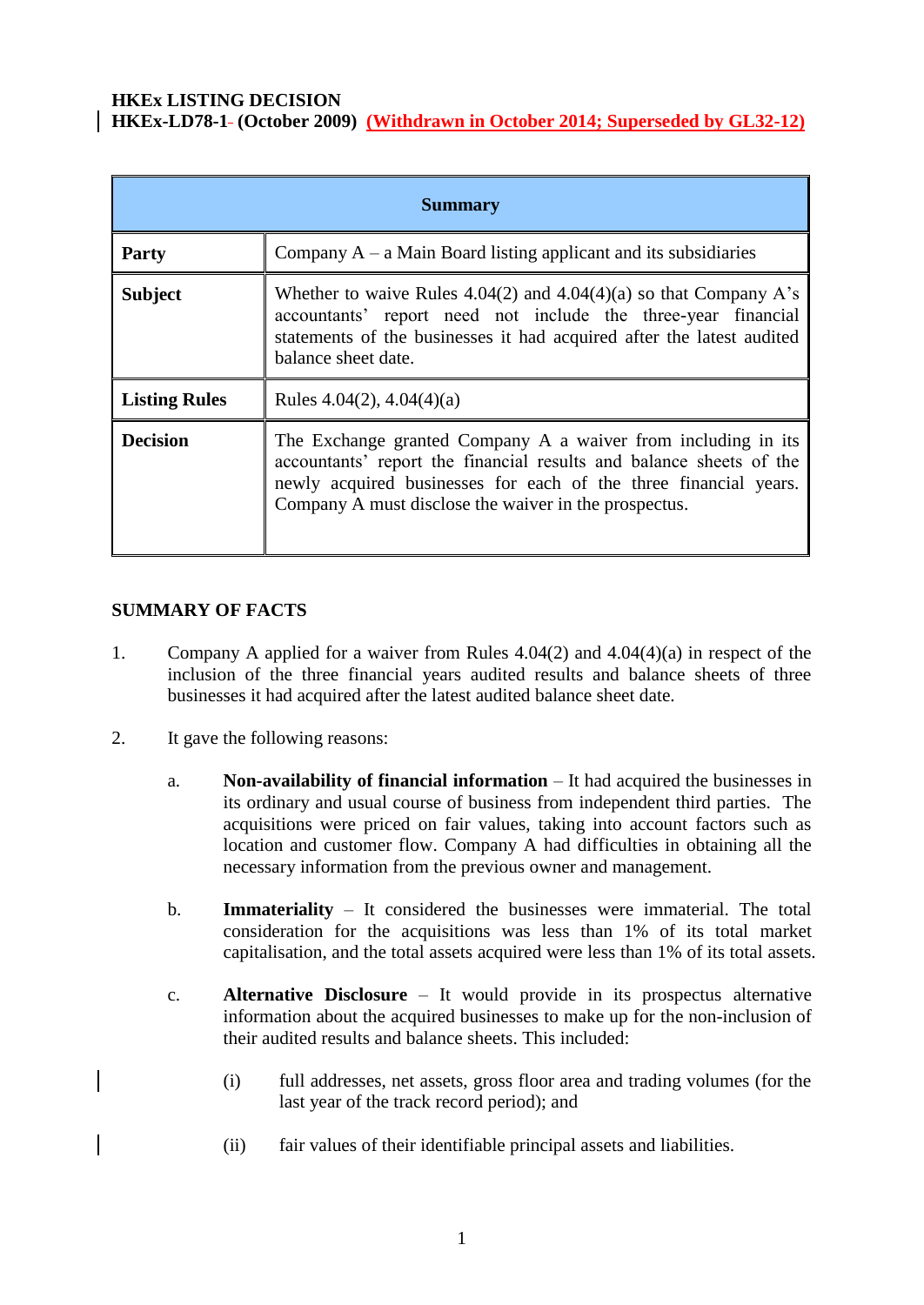## **THE ISSUE RAISED FOR CONSIDERATION**

3. Whether to waive Rules 4.04(2) and 4.04(4)(a) so that Company A's accountants' report need not include the three-year financial statements of the businesses it had acquired after the latest audited balance sheet date?

## **APPLICABLE LISTING RULES**

4. Rules 4.04(2) and 4.04(4)(a) require that the accountants' report of a new listing applicant must include the results and the balance sheets of any business or subsidiary acquired since the date to which the latest audited accounts of the issuer have been made up in respect of each of the three financial years immediately preceding the issue of the listing document.

## **THE ANALYSIS**

- 5. Rules 4.04(2) and 4.04(4)(a) do not have a materiality threshold. This means that irrespective of the sizes of the businesses acquired after the latest balance sheet date, the applicant must include in its accountants' report three years financial information of these businesses.
- 6. Rules 4.04(2) and 4.04(4)(a) do not prescribe how the accounts of newly acquired businesses must be presented. They may be disclosed by way of a note to the main accountants' report or a separate accountants' report. The general principle is that the information presented must be accurate and complete and in plain language. The Exchange may recommend a presentation method.
- 7. The Exchange recognises that an applicant may encounter difficulties in disclosing the historical financial information of acquired businesses in some situations:
	- a. it acquired a carved-out business where separate books and records for the acquired business are not available or not practical to reconstruct; or
	- b. it acquired a business from a third party who allows limited access to the books and records of the business.
- 8. Applicants who have difficulties in complying with Rules  $4.04(2)$  or  $4.04(4)(a)$  may apply for waivers by the Listing Committee.
- 9. As rule waivers are discretionary, the Exchange may reject an application. Examples of rejections are briefly stated below.

#### *Case 1*

10. The applicant had acquired a controlling interest in a company after the latest balance sheet date. The Exchange noted that the total assets acquired represented about 10% of the applicant's total assets. The draft accountants' report originally accounted for the newly acquired interest as if it had been a subsidiary of the applicant's group throughout the track record period.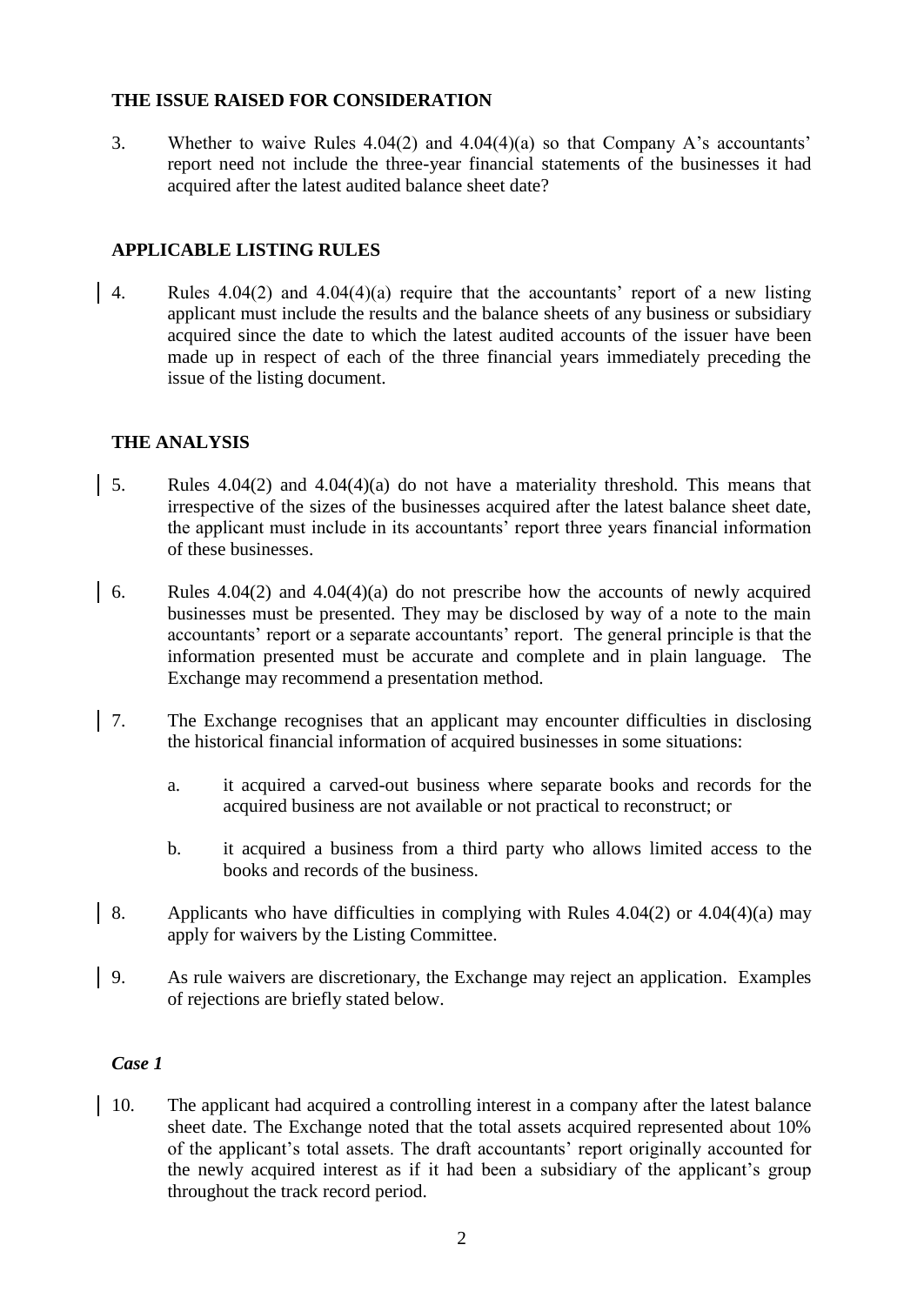11. The Exchange rejected this basis of accounting and required the prospectus to include (a) an accountants' report for the group, and (b) a separate accountants' report for the acquired company for the relevant track record period.

## *Case 2*

- 12. The applicant was a GEM issuer seeking a new listing on the Main Board under the pre-2007 rules. It applied for a waiver of Rule 4.04(2) for all acquisitions it would enter between the latest audited accounts date and the issue of its listing document. It listed its proposed acquisition targets for this period, none of which would go beyond the discloseable transaction threshold.
- 13. The Exchange rejected the application because:
	- a. although as a GEM issuer the applicant was not required to disclose details of acquisitions below the discloseable transaction threshold, it should be treated in the same way as any new Main Board listing applicant; and
	- b. the applicant's active acquisition strategy was not a valid reason to relieve it from including information about the proposed acquisitions in its accountants' report. The Exchange did not accept the applicant's argument that it was not practical for it to do so. It could obtain accountants' reports as part of its due diligence for the proposed acquisitions and the relevant information should be available for inclusion in the listing document.

# *Factual Application*

- 14. The Exchange took into account the following factors:
	- a. **Immateriality** applying the size tests in Rule 14.07 to the acquisitions in question would produce a ratio of less than 1% for each test. The acquisitions would not trigger the discloseable transaction requirement (requiring a 5% threshold). Further, the acquisitions were not significant enough to require Company A to prepare pro-forma accounts under Rule 4.28.
	- b. **Alternative Disclosure** Company A would make alternative disclosures in the prospectus. These disclosures covered all aspects required of a discloseable transaction, except for the disclosure of the net profit of the acquisition targets for the preceding two financial years (as required under Rule 14.58(7)) due to unavailability of the information.
	- c. **Reasons for non-availability of information** Company A had genuine difficulties in obtaining the historical financial information of the acquired businesses as they were bought from independent third parties.
	- d. **Case 2 can be distinguished** the applicant in Case 2 had applied for a waiver to cover all potential acquisitions since the latest audit accounts date up to the issue of the listing document. This would include acquisition targets that it had not yet identified when the Exchange considered the waiver application. Company A was seeking a waiver in relation to completed acquisitions only.